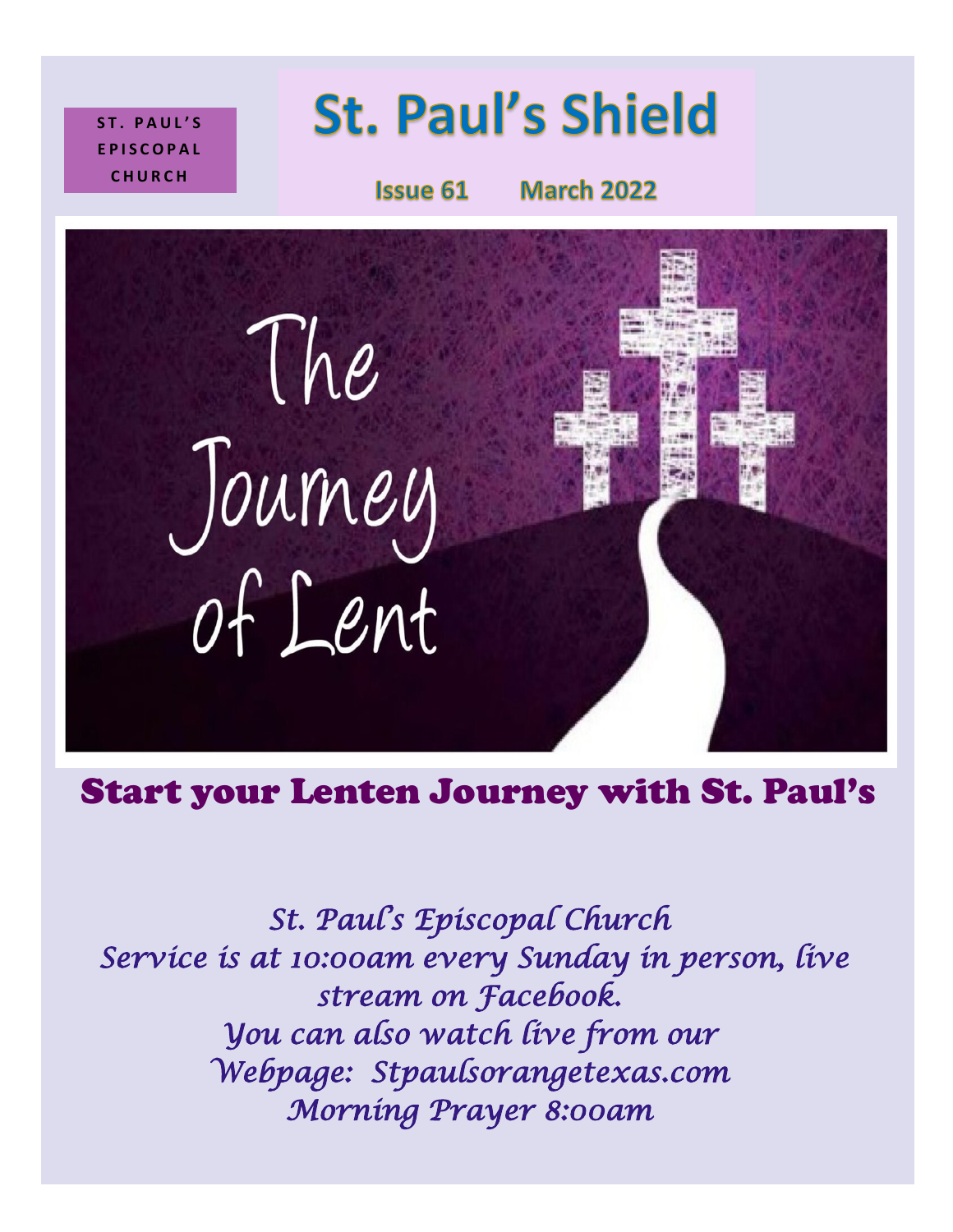

We will start our Lenten Season on Ash Wednesday, March 2 at 5:30pm.

**Pancake Supper St. Paul's Pancake Supper is Tuesday, March 1 at 6:00pm. We will service Pancakes, bacon, sausage, and orange juice. Come join in the fellowship.**





## **Wednesday Night Soup Supper and Lenten Study**

**The Soup Supper and Lenten Study will start on Wednesday, March 9 thru April 6 at 6:00pm. A book will be provided. Come join in the fellowship and on a Lenten journey.**

#### **The 1st Sunday of the Month is Outreach Sunday**

On the 1st Sunday of each month St. Paul's loose plate offering will be for Outreach. We will give the offering to Salvation Army and Orange Christian Services. If you make out a check please make a note in the Memo line. If you have any questions, please contact me at stpauls@stpaulsorangetx.com.

**St. Paul's Church Live Stream** is every Sunday on **St. Paul's Facebook** page at 10:00am.



Art Class is every Wednesday at 9:30am. If you are interested in joining, contact Shirley Marshall.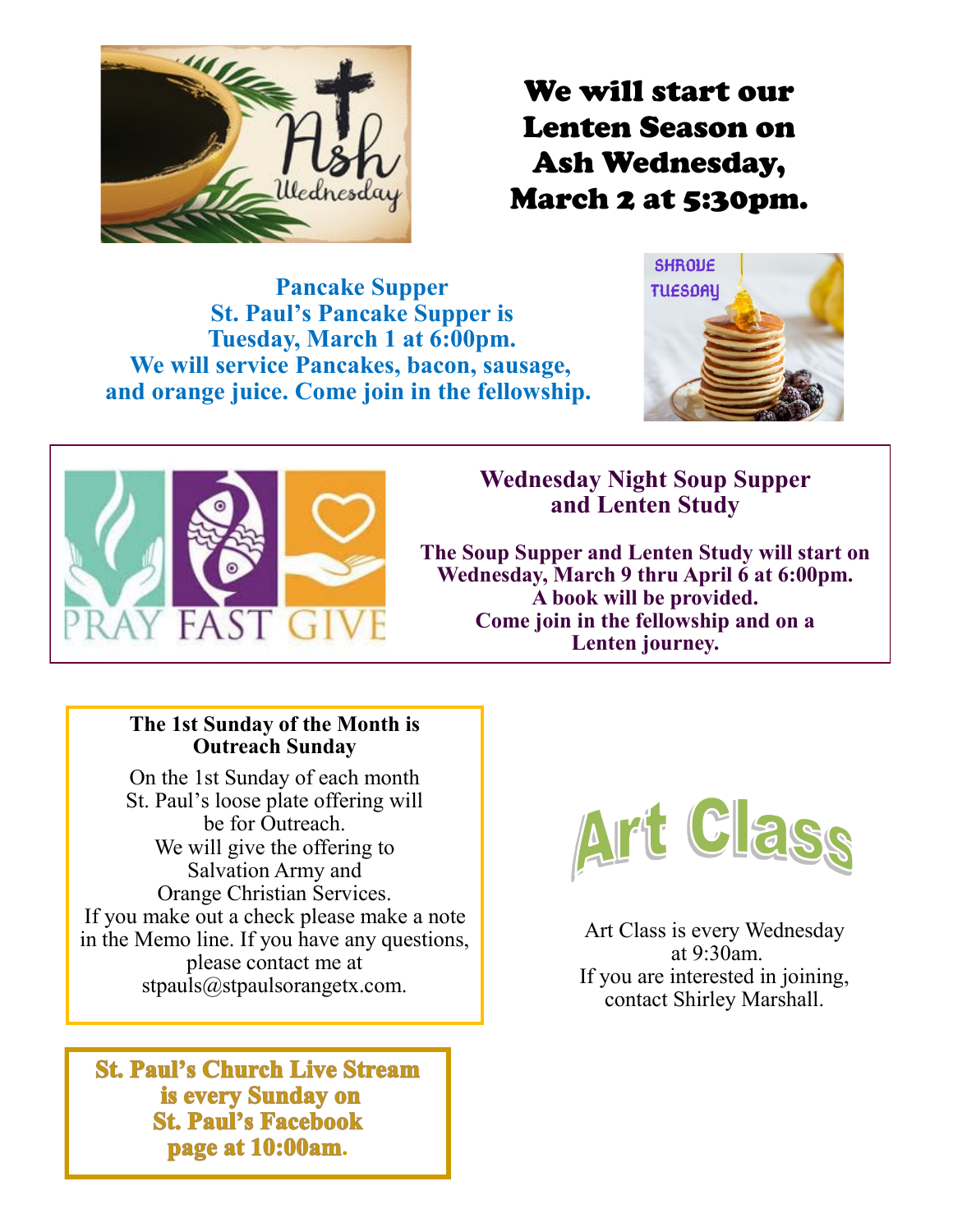

**Daylight Savings Time will be begin on Sunday, March 13 at 2:00am. Remember to spring forward one hour.**

St. Paul's will have a Fundraiser this Spring. Details will be coming soon.





Please continue to pray for St. Pauls. Please remember to give your time, talent and treasure to our wonderful church.

Daughters of the King DOK will meet on the 1st Sunday of the month at 9:00am.

**Altar Flowers**

**There is a sign up sheet for Altar Flower in the nartex. We will not have any flowers on the altar during Lent. If you would like to place in honor, memory etc. of someone please fill out the sign up sheet in the nartex.**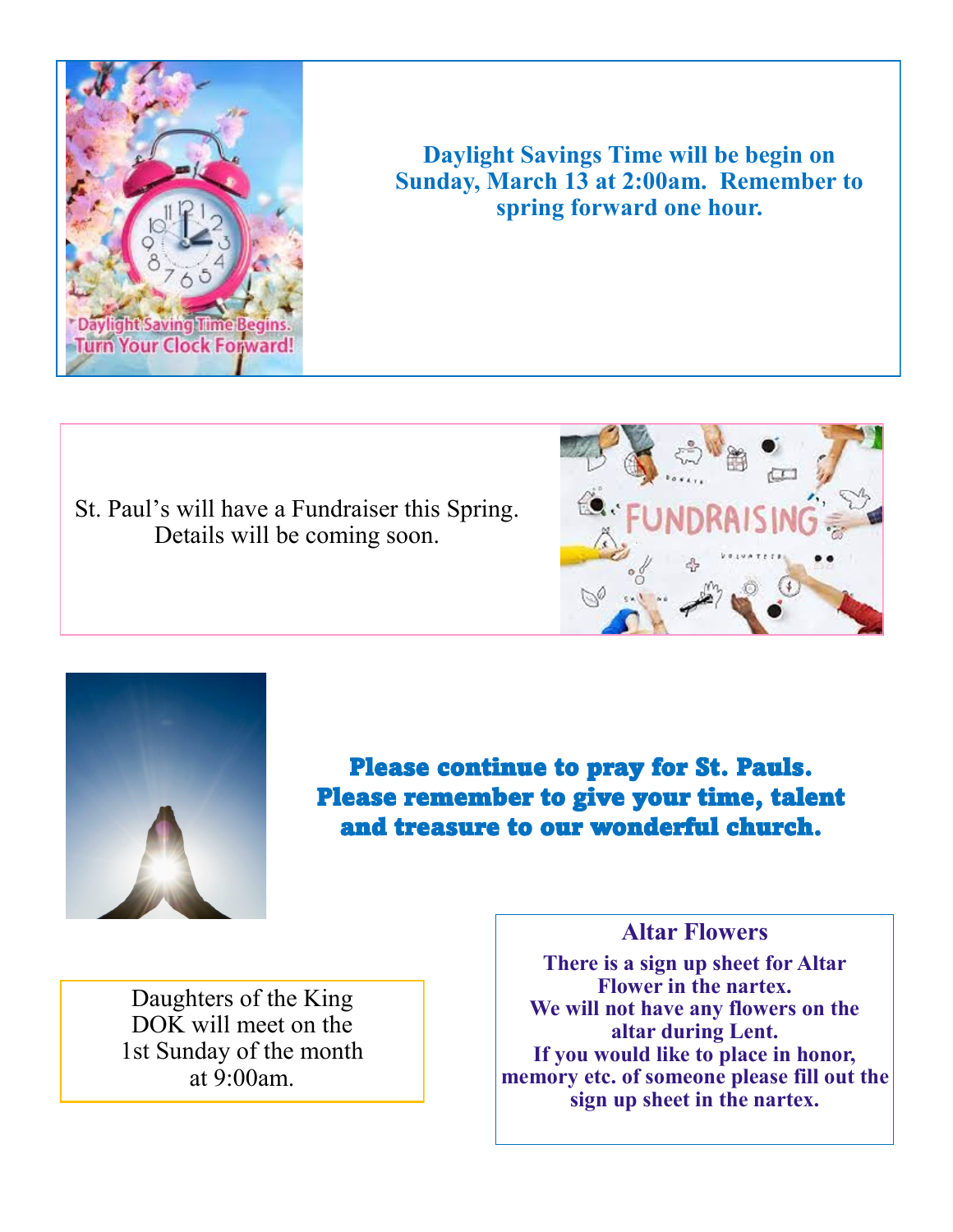## The Annunciation of Our Lord Jesus Christ to The Blessed Virgin Mary - March 25

Gabriel announced to Mary that she would conceive and bear a Son who would be the Messiah, the Son of the Most High, whose name would be Jesus. Astounded, Mary asked how this could be so, since she was a virgin and as yet unmarried. The angel replied that the Holy Spirit would come upon her, and that the power of the Most High would overshadow her, and through this divine means she would conceive. "With God," said Gabriel, "nothing is impossible." The same God who had caused Mary's elderly and barren cousin Elizabeth to conceive would also cause her to conceive without the agency of a man. " The Messiah was to be born, "not of blood nor of the will of the flesh nor of the will of man, but of God" (John 1:13). Mary was chosen by the grace of God to be the mother of the Messiah, and so Gabriel called her "favored one", and Mary's assent to the angelic announcement opened the way for God to accomplish the salvation of the world, so that all generations call her "blessed" (Luke 1:48).

#### St. Joseph Feast Day– March 19

Joseph was called, under challenging circumstances, to fill the role of Jesus' father on earth. Described in Matthew's Gospel as a righteous man, he was planning to dismiss Mary, who was with child before they were married, but instead obeyed the message given to him by an angel of the Lord to take Mary as his wife. Joseph is honored in Christian tradition for the love he showed to the boy Jesus, who lived under his roof for at least twelve years. His tender affection and care for Mary has, likewise, been long celebrated in the church.

Joseph was a devout Jew, descended from the line of David. A carpenter by trade, he was a man of very modest means, with no education outside the synagogue. It is generally believed that he died quietly and naturally, prior to our Lord's active ministry. The gospel writers tell us that Jesus was widely known as the "son of Joseph the carpenter," and Joseph's influence on him was, of course, inestimable. Though Joseph might not have grasped the importance of his humble life, it stands as a grace-filled model of serving God through simple everyday activities, as a devoted husband and father. https://prayer.forwardmovement.org



Check out the Episcopal Diocese Website at [Epicenter.org](https://www.epicenter.org/article/lenten-resources-2022/) for Lenten information. They have workshops and tools for a good Lenten Journey.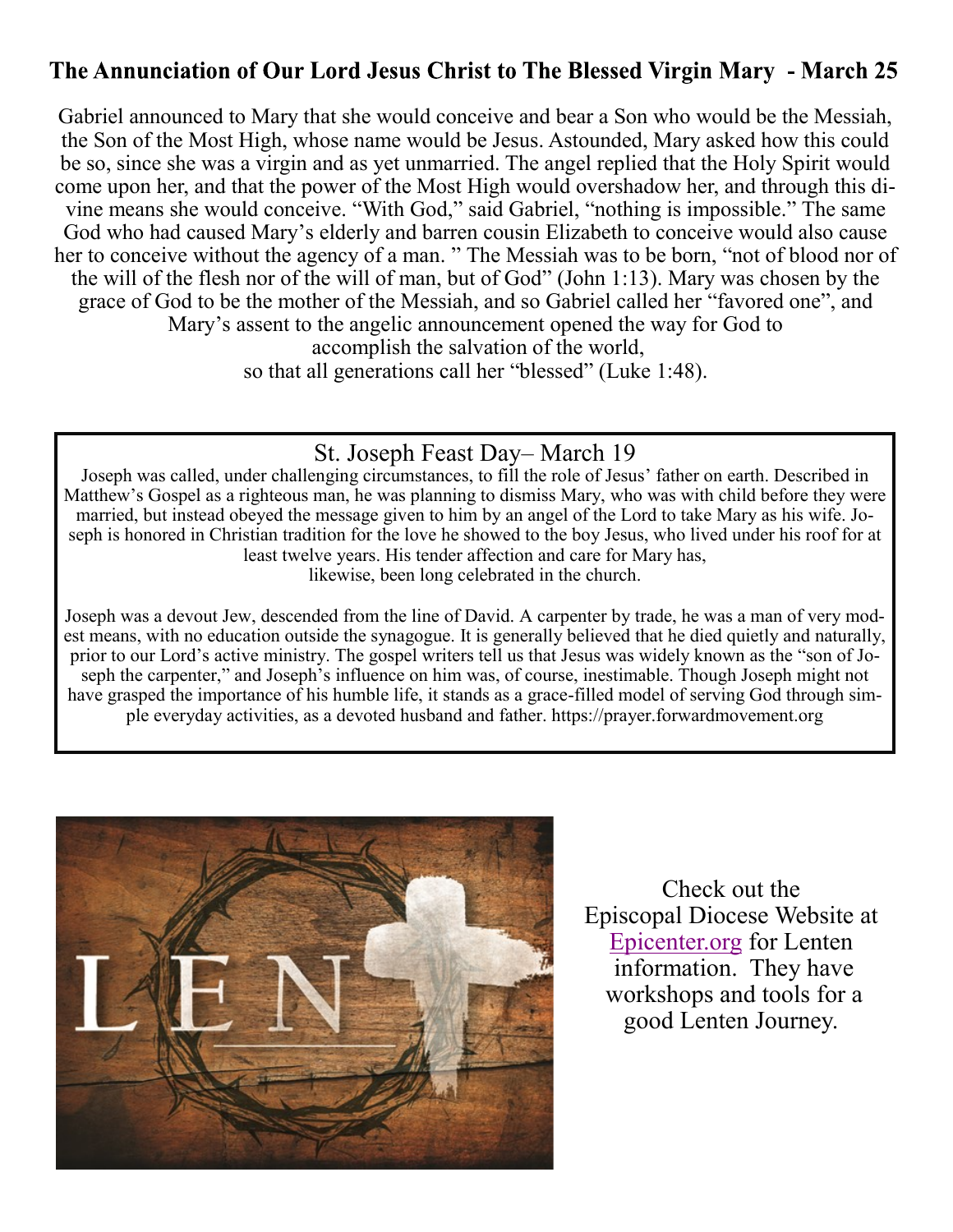## **Happy Birthday**

| Morris, Haley               | 3/01 |
|-----------------------------|------|
| Smith, Mrs. Claire          | 3/03 |
| Waguespack, Brittany Lorree | 3/03 |
| Bromley, Reese              | 3/03 |
| Giblin, Keith               | 3/05 |
| Jarmon, Gage                | 3/06 |
| Waldrum, Mr. James          | 3/07 |
| Odom, Lin                   | 3/10 |
| Hollier, Amber              | 3/10 |
| Wray, Miss Allyson          | 3/11 |
| Rotsch, Mr. Walter          | 3/11 |
| Martin, Ms. Amber           | 3/14 |
| Kaufman, Ms. Casey          | 3/15 |
| Walker, Krispen             | 3/21 |
| Giblin, Anthony             | 3/24 |
| Neswick, Mrs. Rayda         | 3/26 |
| Walker, Bob                 | 3/27 |
| Hall, Mrs. Donna            | 3/27 |
| Silk, David                 | 3/28 |
| Ferguson, Carley            | 3/30 |
| Works, Brandi               | 3/31 |
|                             |      |

 Happy Anniversary Jones, Jerry  $\&$  Sherlon  $3/15$ 

**If you would like to be on St. Paul's email list, please email the office at stpauls@stpaulsorangetx.com or call at 409-883-2969. Peace and Blessings to you!**

#### Birthdays and Anniversaries

If you want to or know anyone who wants to be added to the Birthday or Anniversary list, please contact the office at stpauls@stpaulsorangetx.com

Shield Information is due March 15.

 Vestry Meeting is March 16 at 6:00pm in the parish hall.

Just a friendly reminder that if you purchased poinsettias for Christmas. They are \$7.00 each. If you write a check please place a memo on the memo line.

## St. Paul's Family & Friends Prayer List

| Jay Todd Cleaver    | Jerry and Petroula      | <b>Robert Cheek</b> | <b>Susie Bromley</b>    |
|---------------------|-------------------------|---------------------|-------------------------|
| Amanda Watt         | Ruehlen                 | Samantha            | Walter Rotsch           |
| Jenny Guth          | Timothy Ruehlen         | Ester Jeans         | Dominic Abshire         |
| Cayden, Whitney and | Tom Freeland            | Barbara Klein       | Lin Odom                |
| Tyler Legrand       | Leona Fields            | Chuck Knipp         | Melissa Riehle          |
| Cheryl Blanchard    | David Haley             | Shawn Best          | Alyssa and Keene Wilson |
| Rosie Hurst         | Father Bob              | Debra Ball          | Shawn Fitton, Sr.       |
| Charlie Pieper      | <b>Betsy Phillips</b>   | Brian Engle         | Shawn Fitton, Jr.       |
| Kenric Marshall     | <b>Sharon Childress</b> | Rev. Cindy Engle    | Greg Ball               |
| Don Marshall        | Becca Hagan             | Jasper Richmond     |                         |
| Sabine Lamar        | <b>Bobbie Carson</b>    | Justin Morvant      |                         |
| The Woodleys        | David Silk              | Eloy Serenil        |                         |

Please pray for the Family of Thad Morphew

Prayers : All Military persons deployed in dangerous areas.

Pray for the people in Ukraine, for all people suffering with a an illness and, Victims of Violence, Victims of natural disasters, City of Refuge, Schools, All Ministries of St. Paul's, All first responders, all medical personnel, and essential workers and the unemployed. Talbert Meadows, Regina. Tracy Underwood, Chris, Delores Cleaver, Sidney, Jacquie Pence, Casey D., Beth Holm, Joanne Price, June & Merrill Stringer & Dena, Kelly and John, Nancy Ellis, Cathy Tompkins, Ross, Deanna Davis, Matthew H., Alison Clary, Renee, Jennifer, Jill, Gabriel, Josie Walter, Margaret & Debbie Herrington, Charlotte Parker, Elizabeth, Kelly Clawson, Thomas Ray Manuel, Tim Fading , Brianna, Mary Guillot, Bette, Carol and Bruce Thornburgh, Nick Tullier, Tim Lawler, Melanie Maxie, Kay Gragg, Kay Stone, Yolanda, Mary Ann, Kim Keyser, Anne Hoffpauir, Janelle Ramsey, Erin Lawler, George Schroeder, Kathleen, Dominic Abshire, Ronnie and Margaret Sonnier, Kailey Smith & Family, Barbara Richard, Tony Dallas, Steve Roger, Dave Shows, Sharon Debes, Mickie Davis, Anthony Sparacino, Marcia Sharp, Josephine Crew, Kenny Slaughter, Freddie Nail, Felicia, Dale